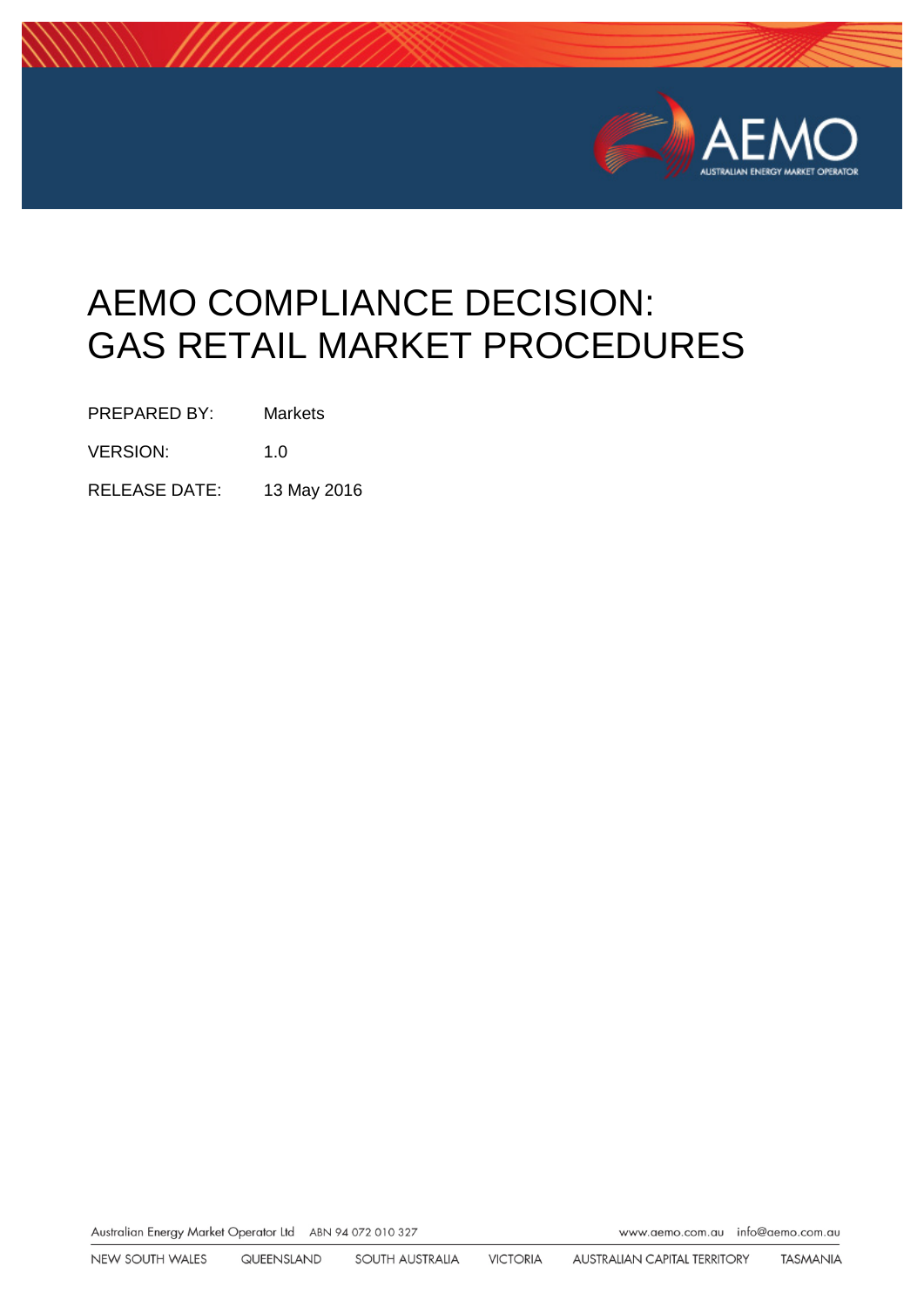

## **Introduction**

#### Role of AEMO

Section 91MB(3) of the National Gas Law requires that, if AEMO has reasonable grounds to suspect a breach of the Retail Market Procedures, it must, after making such inquiries and investigations as it considers appropriate, make a decision as to whether the breach is a material breach. AEMO must publish that decision and its reasons.

#### Summary

On 1 March 2016, AEMO received a notification that the user reconciliation adjustment amounts (URAAs) failed to sum to zero for the ACT Canberra gas network. AEMO conducted an investigation and determined that Origin Energy (Origin) did not nominate the URAA as calculated by AEMO. This has caused a non-compliance by Origin with clause 31.14(1) of the 'Retail Market Procedures (NSW and ACT) v. 14' (Procedures).

In accordance with section 91MB(3) of the National Gas Law, AEMO has investigated the matter and reached a decision that the breach is not material, as the incident has not affected any other market participants, the market as a whole, or end use customers.

This decision is published in accordance with section 91MB(8)(a) of the National Gas Law.

## **Circumstances of Apparent Breach**

#### **Background**

Origin is a registered Retail Market User in the NSW and ACT Retail Gas Market. As such, Origin has obligations to ensure that in a balanced network section in which they operate they must include in their forecast requirement the URAA calculated by AEMO. AEMO provides a monthly report to all Gas Retail Market users that contains the URAA.

On 1 March 2016, AEMO received 'Sum to Zero PIA/URAA failed' notification from Jemena Gas Network's (Jemena) systems. Upon investigation, it was determined that the imbalance in Jemena's systems was due to Origin having incorrect URAA nomination – Origin's system rounded the URAA to the nearest whole number and nominated the rounded value to the Jemena's system.

Once the cause of the issue was determined, AEMO notified Origin to ensure that they nominated the correct URAA. The issue occurred between 1 March 2016 and 26 April 2016. On 27 April 2016, Origin informed AEMO that they have made a change to their systems that should address this issue. AEMO will continue to monitor the URAA nominations.

#### Clause 31.14

Clause 31.14(1) of the Procedures (version 14) states:

#### **31.14 Users' obligations**

**(1) Provided it has not received a contrary direction from AEMO each** *user* **in a**  *balanced network section* **must meet its monthly RAB reduction target and include in its** *forecast requirement* **the** *user reconciliation adjustment amount*  **calculated by AEMO under clause 31.13.**

AEMO believes a breach of clause 31.14(1) of the Procedures occurred from 1 March 2016 to present.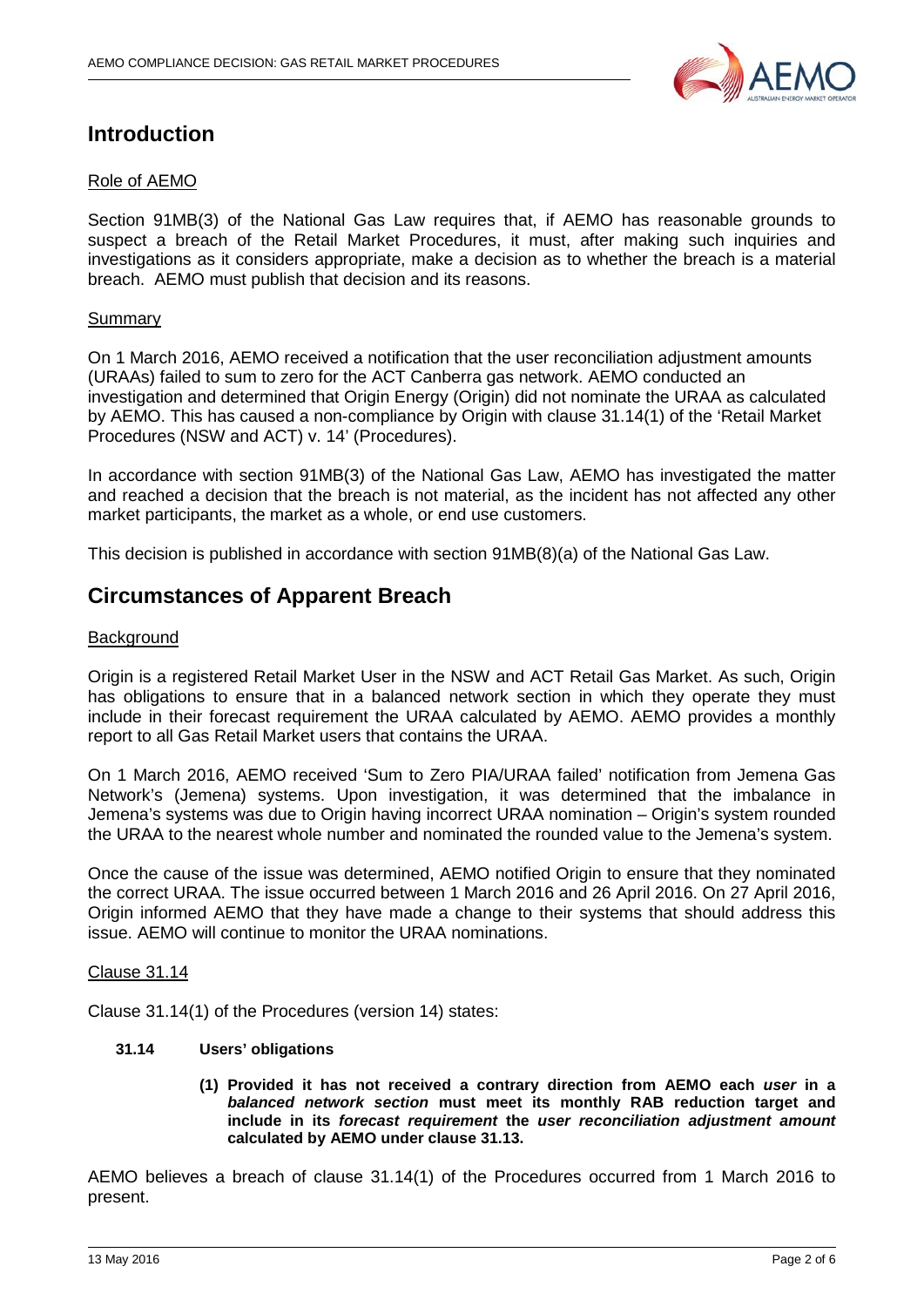

#### **AEMO Decision: Apparent Breach is Not Material**

AEMO is required to assess the materiality of breaches of the Procedures and if it determines that the breach is material may direct a person suspected of a breach to take remedial action. AEMO is not required to undertake this assessment for breaches of the NGL and NGR.

#### **Materiality**

Criterion 1: Financial impact

There is minimal financial impact on Jemena, AEMO and Origin because of the breach. The financial impact is due to the time and resources committed to investigating and rectifying the imbalance in the URAA nominations.

Criterion 2 and 3: System and operational impact

There is no system and operational impact as a result of the breach.

Criterion 4: Any other factors

There are no other factors impacted as a result of the breach.

#### **Decision**

Origin's failure to comply with clause 31.14(1) of the Procedures has had no material impact on any other market participants. If Origin continue to nominate the incorrect URAAs, this may increase future adjustments and hence has the potential to amplify the URAAs in the future. However, in this case, AEMO believes that this breach has had no material impact on any market participants, the market as a whole, or end use customers.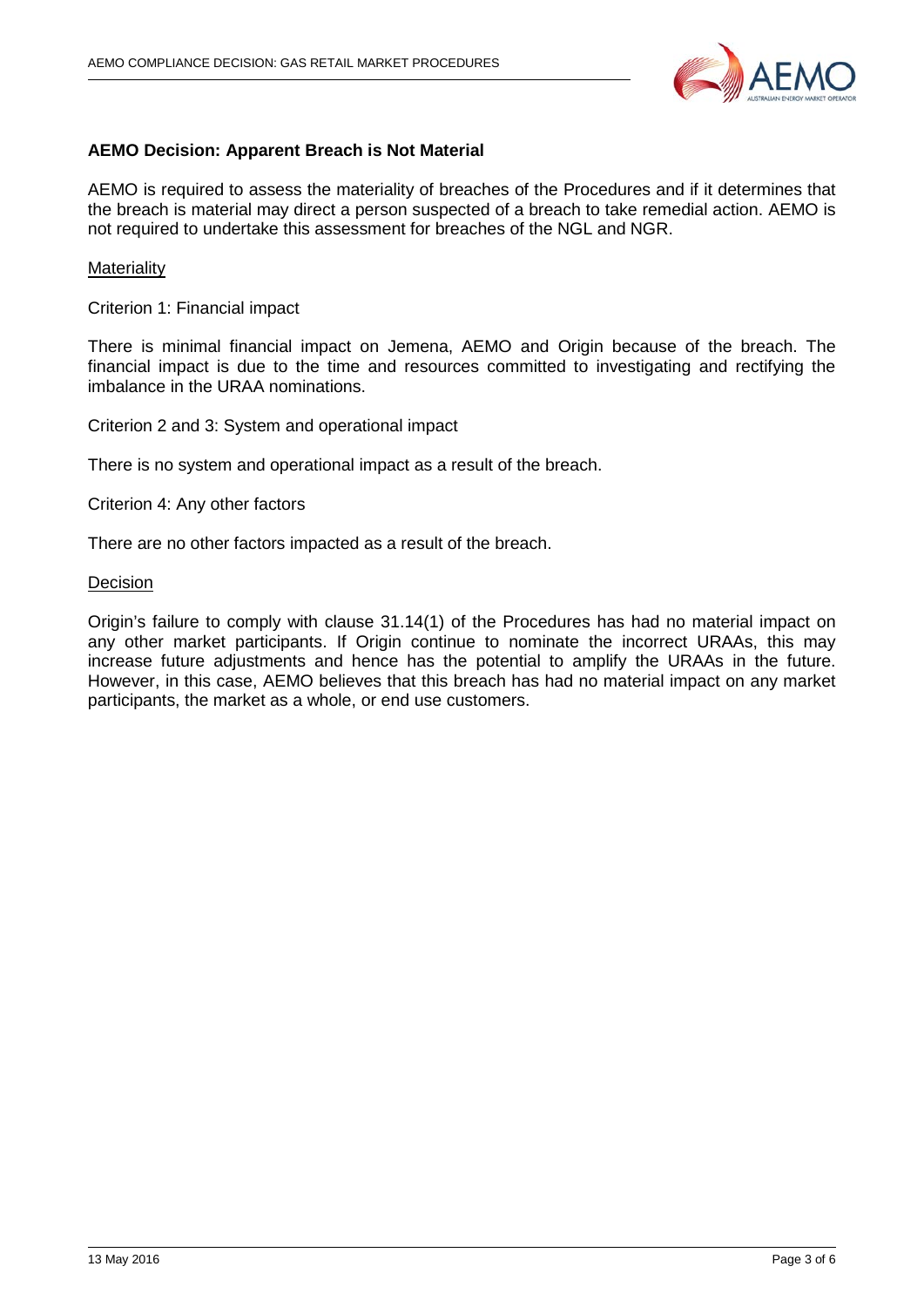

# **ATTACHMENT A: AEMO COMPLIANCE PROCESS**

### **Criteria AEMO will use in considering whether**

- **i. An incident is material; and**
- **ii. If the incident is material whether it should be referred to AER.**

#### Criteria to consider in assessing materiality of apparent breach

The following criteria will be used by AEMO in determining whether an apparent breach is material in nature:

- 1.Whether or not the apparent breach is likely to cause significant financial impact on either of the following:
	- a. Market Participants;
	- b. AEMO, including the Gas Retail Market Business System;
	- c. End use customers;
	- d. AEMO stakeholders.
- 2. Whether or not the apparent breach is likely to cause significant market system impact on either of the following:
	- a. Market Participants;
	- b. AEMO; including the Gas Retail Market Business System;
	- c. AEMO stakeholders.

3. Whether or not the apparent breach is likely to use significant operational impact on either of the following:

- a. Market Participants;
- b. AEMO; including the Gas Retail Market Business System;
- c. End use customers;
- d. AEMO stakeholders.
- 4. Any other factors considered relevant by AEMO.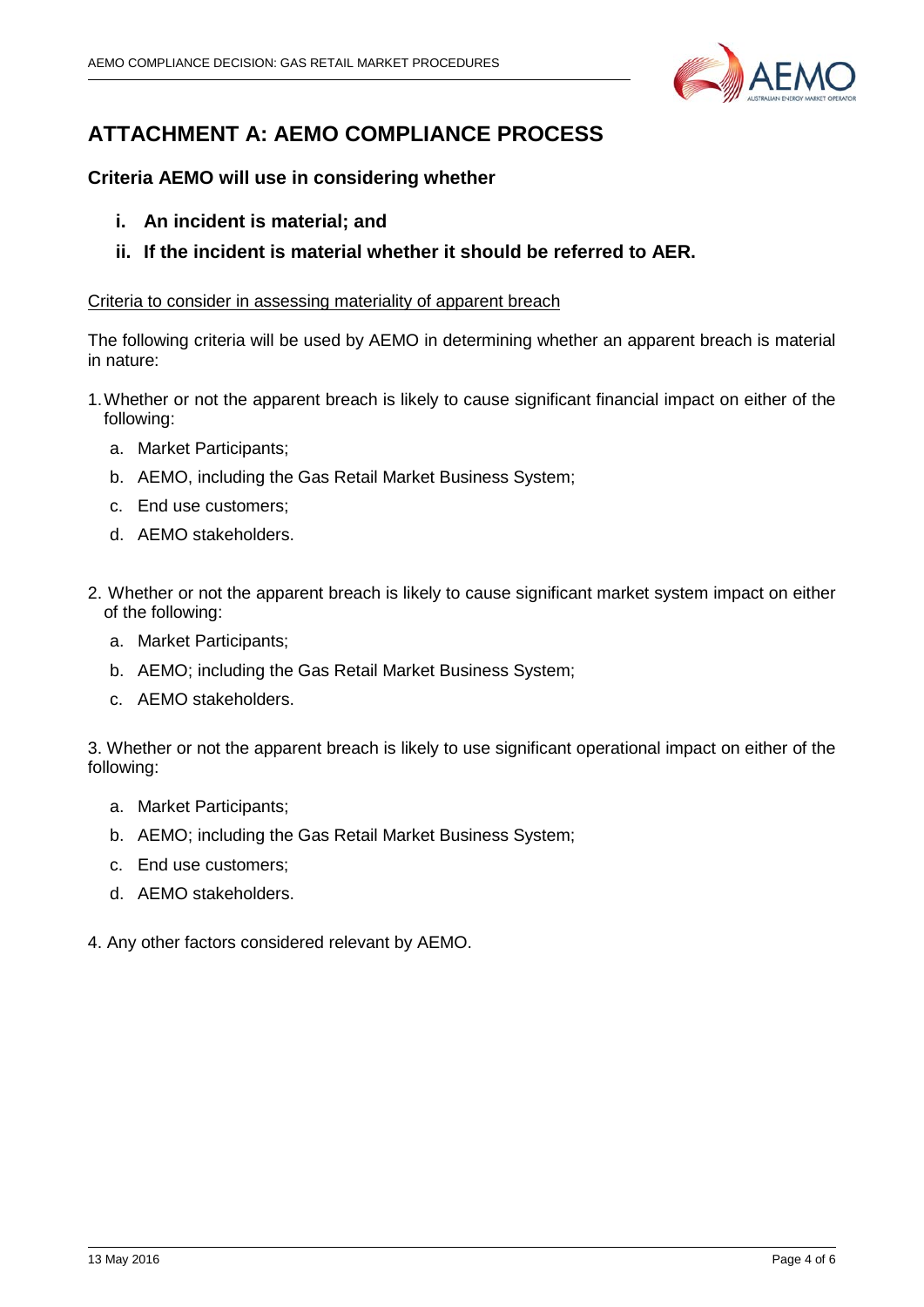

#### Criteria to consider in referring a material apparent breach to AER

The checklist is the process AEMO will use to determine whether an apparent breach, if considered material, should be referred to the AER.

In determining whether or not a material apparent breach warrants referral to the AER, AEMO may have regard to the following matters:

- 1. Whether the complaint is frivolous or vexatious.
- 2. Whether the apparent breach has resulted in any costs being borne by AEMO (and therefore the market as a whole).
- 3. Whether or not the apparent breach appears to have arisen as a result of problems with the design/operation of the Procedures.
- 4. Whether the apparent breach by a Market Participant was caused by the conduct of AEMO.
- 5. Whether the apparent breach is an isolated event, or indicates a systemic problem with compliance.
- 6. Whether the apparent breach appears to have been made intentionally or maliciously.
- 7. Whether remedial action was taken by the Market Participant following discovery of the breach.
- 8. Whether the apparent breach has a potential anti-competitive effect.
- 9. Any other matters considered relevant by the AEMO.